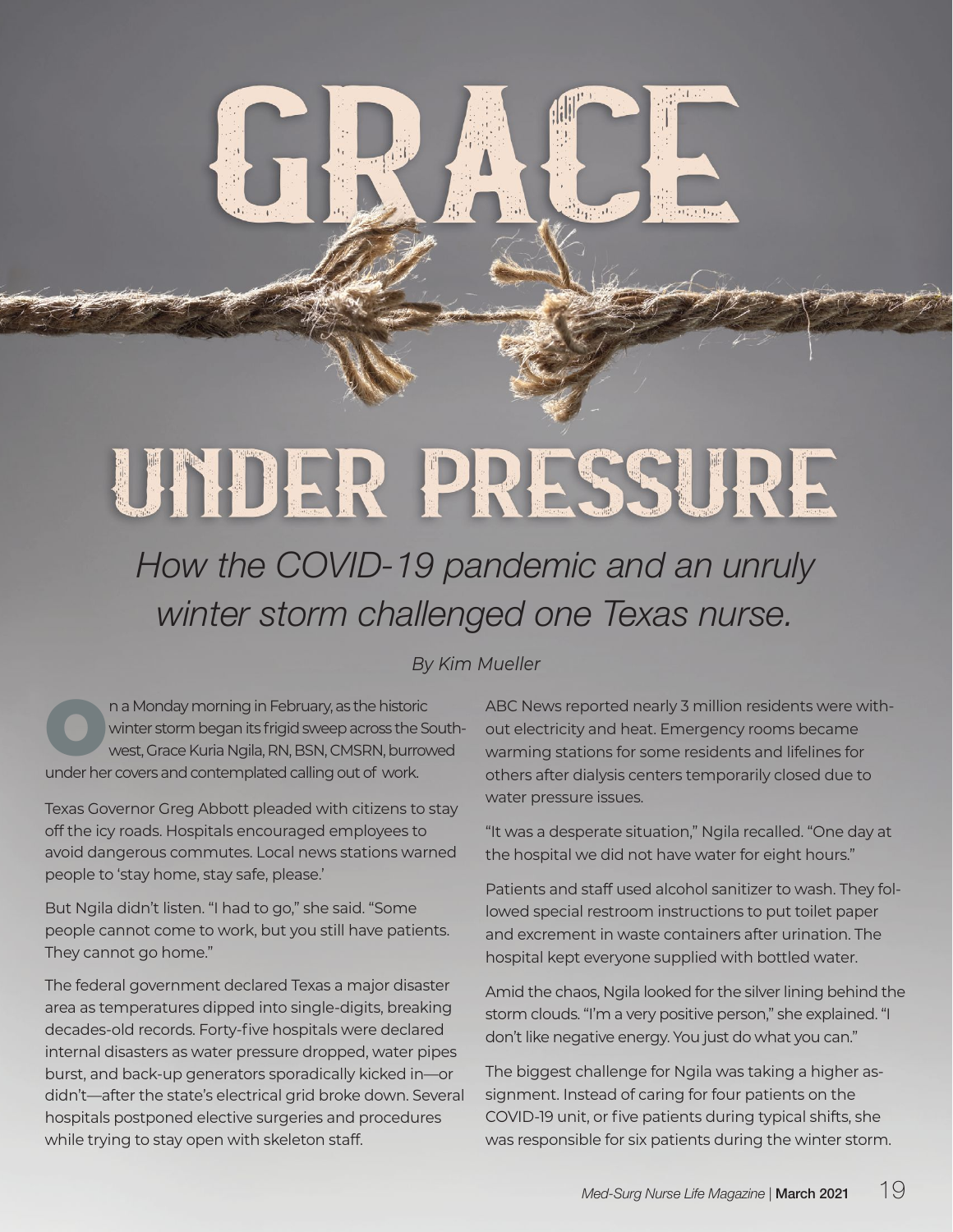



*Grace Kuria Ngila*

"You cannot give good care in the middle of a storm," Ngila whispered as she grew still and remembered the long days. Her three shifts, each 12-hours long, extended into four shifts as more nurses called in.

If the days were long, the nights seemed even longer. At the end of each shift, the hospital offered her an empty room to rest but sleep eluded her. Monitor alarms continuously chirped, beeped,

and chimed from neighboring rooms filled with patients.

When Ngila finally got off work on Thursday, she came home to broken water pipes and no electricity. She used a wastebasket for her feces and took sponge baths from a Home Depot bucket filled with cold water from a kind neighbor.

"It was not as bad as a situation as you would think," Ngila added.

And there it was—she spotted the sliver of silver, "Everyone (at the hospital) put their hands together and helped. We all worked as a team. We became more of a family."

Ngila has worked as a med-surg nurse at this North Texas hospital since 2012, primarily taking care of patients with diabetes and hypertension. In March 2020, however, she transferred to the hospital's unit for Patients Under Investigation—now referred to as the COVID unit.

bipartisan

 $sin \sigma$ 

 $that$ .

"When I heard that we were going to get a patient with COVID, I was terrified," she recalled.

"I was thinking I was going to get sick and I was going to die. And it was not just (about) me. I thought I was going to bring it home. I was terrified."

The hospital assigned each nurse to four rather than five patients to accommodate for the extra time needed to put on and remove PPE. Ngila meticulously followed the Centers for Disease Control and Prevention's gowning sequence.

"The hospital has given us everything we need to be protected," she said. "I have never lacked PPE—not a day. They don't ration them for us."

Ngila also created similar safety procedures at home where she undresses in the garage, runs into the bathroom to shower and to dress before saying hello to her husband. She didn't leave the house except to go to work, her husband did all the grocery shopping, and the postal service delivered the rest.

Then, in December 2020, Ngila woke up with a 101-degree temperature.

"I did everything I should have done and still got sick," she said. "And I said, 'Oh my God, what I was fearing has finally come for me.'"

For the next 19 days, Ngila struggled with headaches, weakness, fatigue, diarrhea, and nausea. At first, she was depressed because she had seen firsthand SARS-CoV-2 at its worse. Soon,

Diona

The Britism

 $\cdot$ cidoris

20 March 2021 | *Med-Surg Nurse Life Magazine*

s threatening

eryday life in the